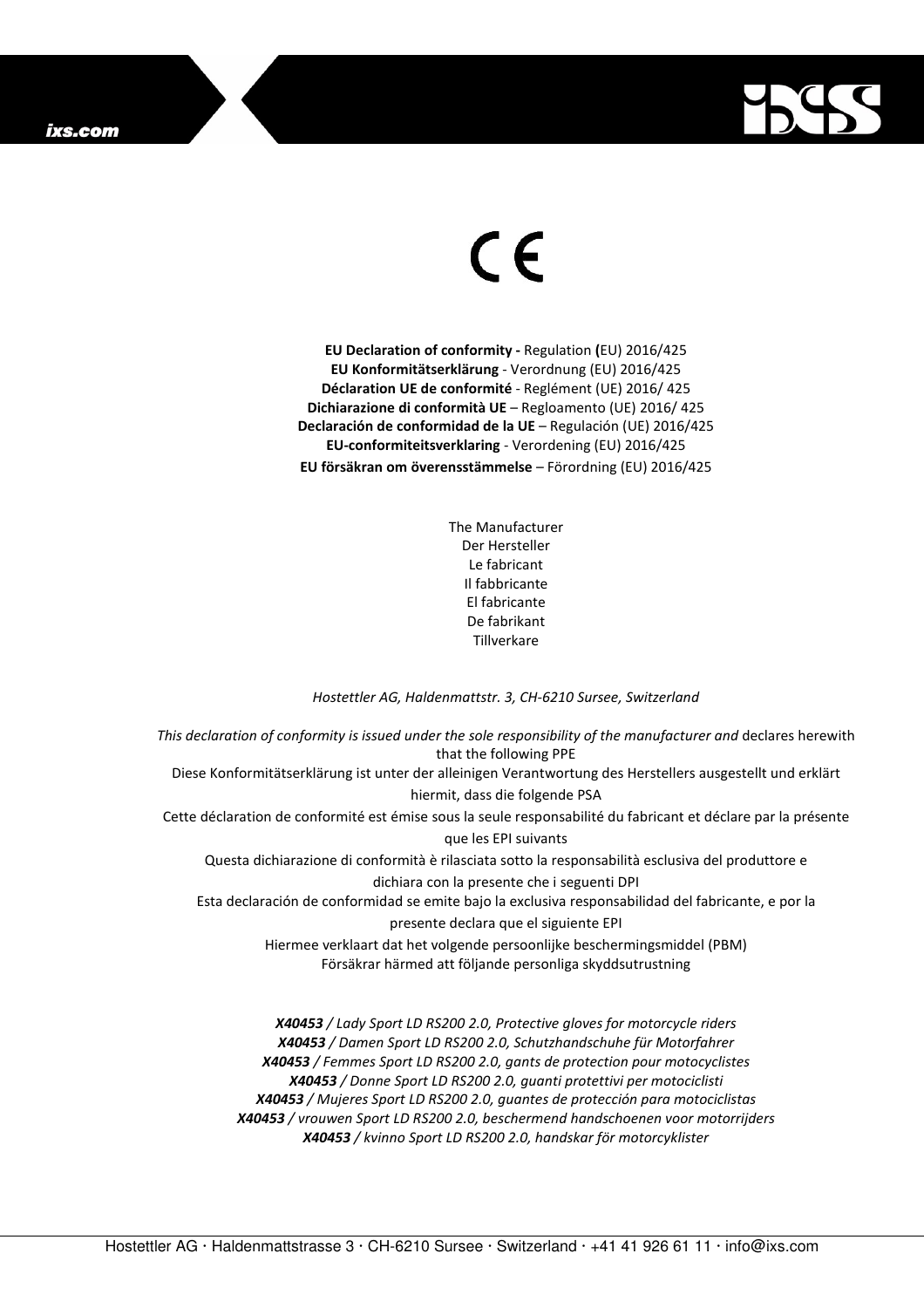

has undergone the EU-type examination conformity assessment procedure (Module B) performed by the Notified Body, **CTC** (n° 0075) 4, rue Hermann Frenkel, F-69367 Lyon cedex 07 (France) which has issued the EU Type Examination Certificate 0075/1895/162/06/19/1917 EXT 01/06/19.

And is compliant with the following Standard EX13594:2015

## hat das EU-Baumusterprüfungs-Konformitätsbewertungsverfahren durchlaufen (Modul B) durchgeführt von der benannten Stelle, **CTC** (n° 0075) 4, rue Hermann Frenkel, F-69367 Lyon cedex 07 (Frankreich) die die EU-Baumusterprüfbescheinigung 0075/1895/162/06/19/1917 EXT 01/06/19ausgestellt hat.

und entspricht der folgenden Norm EN16594:2015

a subi la procédure d'évaluation de la conformité pour l'examen de type UE (module B) réalisée par l'organisme notifié, **CTC** (n° 0075) 4, rue Hermann Frenkel, F-69367 Lyon cedex 07 (France), qui a délivré le certificat d'examen de type UE n°. 0075/1895/162/06/19/1917 EXT 01/06/19

Et est conforme à la norme suivante EN13594:2015

è stato sottoposto alla procedura di valutazione della conformità dell'esame UE del tipo (modulo B) eseguita dall'organismo notificato, **CTC** (n° 0075) 4, rue Hermann Frenkel, F-69367 Lyon cedex 07 (Francia) che ha rilasciato il certificato di esame UE del tipo n. 0075/1895/162/06/19/1917 EXT 01/06/19.

Ed è conforme alla seguente norma EN13594:2015

ha sido sometido al procedimiento de evaluación de conformidad del examen de tipo UE (Módulo B) realizado por el organismo notificado, **CTC** (n° 0075) 4, rue Hermann Frenkel, F-69367 Lyon cedex 07 (Francia) que ha emitido el certificado de examen UE de tipo no. 0075/1895/162/06/19/1917 EXT 01/06/19.

Y cumple con el siguiente estándar EN13594:2015

de EG-typekeuring-conformiteitsbeoordelingsprocedure doorlopen (module B) heeft,uitgevoerd door de aangemelde instantie **CTC** (n° 0075) 4, rue Hermann Frenkel, F-69367 Lyon cedex 07 (Frankrijk) die het certificaat van EG-typeonderzoek nr. 0075/1895/162/06/19/1917 EXT 01/06/19 afgegeven heft.

en voldoet aan de volgende norm: EN13594:2015